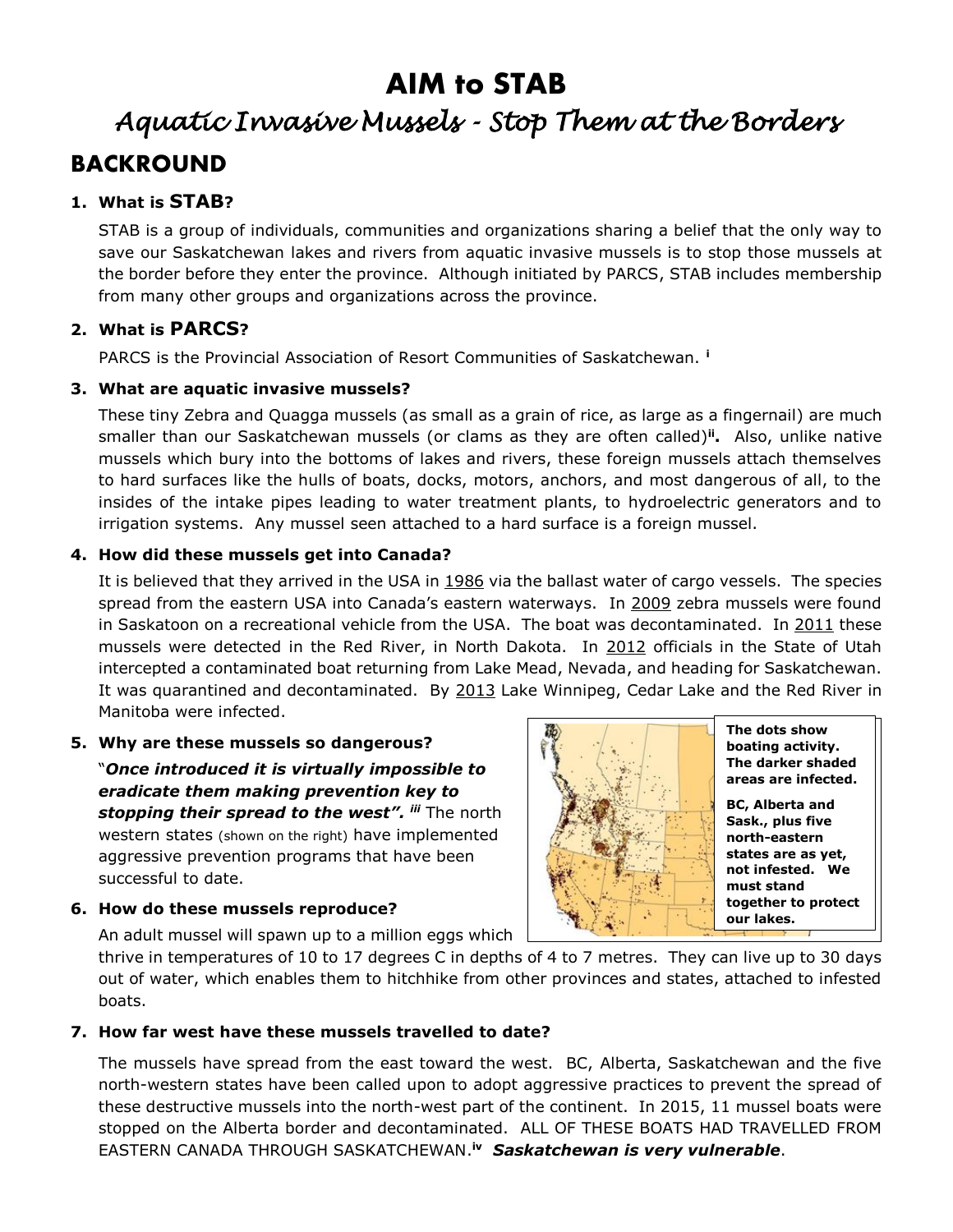### **IMPACTS**

#### **8. What are the major economic impacts of an invasive mussel infestation?**

In 2013, the **Alberta** Department of Environment and Renewable Resources estimated that the **ANNUAL COST** of an invasive mussel infestation would be **\$75 million**: **v**

| <b>Power generation</b>        | \$5,938,487     |
|--------------------------------|-----------------|
| <b>Drinking water systems</b>  | \$20,839,921    |
| Boat maintenance               | 390,600<br>\$   |
| Recreational fishing           | \$21,830,892    |
| Water management structures    | \$8,841,373     |
| Water diversion intakes        | \$3,910,000     |
| Property value                 | \$13,789,500    |
| Total annual cost estimated at | \$75,540,773 vi |

The largest part of these costs would come from an infestation on Alberta's water-operated infrastructure due to:

- Filling intake pipes, irrigation lines, dam operations,
- Clogging screens,
- Requiring new capital and maintenance costs,
- Increased costs to users,
- Costs of crop & food production; drinking water and waste water.



**Clogged intake pipes for drinking water, irrigation and hydroelectric power will cost millions for Saskatchewan tax payers every year.**

An impact study in Ontario shows that they are spending \$75 to \$91 million annually as a result of the mussel invasion. <sup>vii</sup> A study conducted by the Okanagan Basin Water Board estimated a cost of at least \$43 million each year in lost revenue and added maintenance of aquatic infrastructures." **viii**

#### **9. What is the impact of these mussels on fish populations?**

An infestation causes an increase in fish species such as yellow perch that feed on shallow-bottom organism and a decrease in fish that feed on deep water organisms, such as northern Pike and native trout. Mussels eat plankton, causing rapid changes to the food web and physical environment of fish.

#### **10. Will these mussels like it in Saskatchewan?**

Biologists feel that the ecological risk is high. We have the correct water quality for mussels to survive and a growing number of boats both leaving and coming into our province. Most of Saskatchewan is classified as having "a very high probability of invasion".**ix**

#### **11. Which Saskatchewan lakes are most at-risk?**

While all lakes are at risk, the Fisheries Branch**<sup>x</sup>** have stated that the Boundary Dam Reservoir, the South Saskatchewan (Lake Diefenbaker) system, the Qu'Appelle Lakes and Tobin Lake are most likely to be visited by out-of-province boats. Saskatchewan boats leaving our province also pose a risk.

#### **12. How many Saskatchewan people would be affected by an infestation of foreign mussels?**

We know that about half of Saskatchewan's drinking water comes from the fresh waters flowing into our province through the South Saskatchewan River, flowing north out of Gardiner Dam, through Saskatoon and on to Tobin lake, and flowing south through Buffalo Pound which provides water to Moose Jaw and Regina, into Last Mountain Lake and into the Qu'Appelle Chain of lakes. All of these people could face higher utility bills for drinking water. The effect on the hydroelectric power could have a similar effect on electrical bills. Consider the impact on the irrigation industry, the decrease in property values for cottage owners, and the loss of tourism and fisheries. A mussel infestation would be devastating on any lake and mean significant costs for all the tax payers of Saskatchewan. **xi**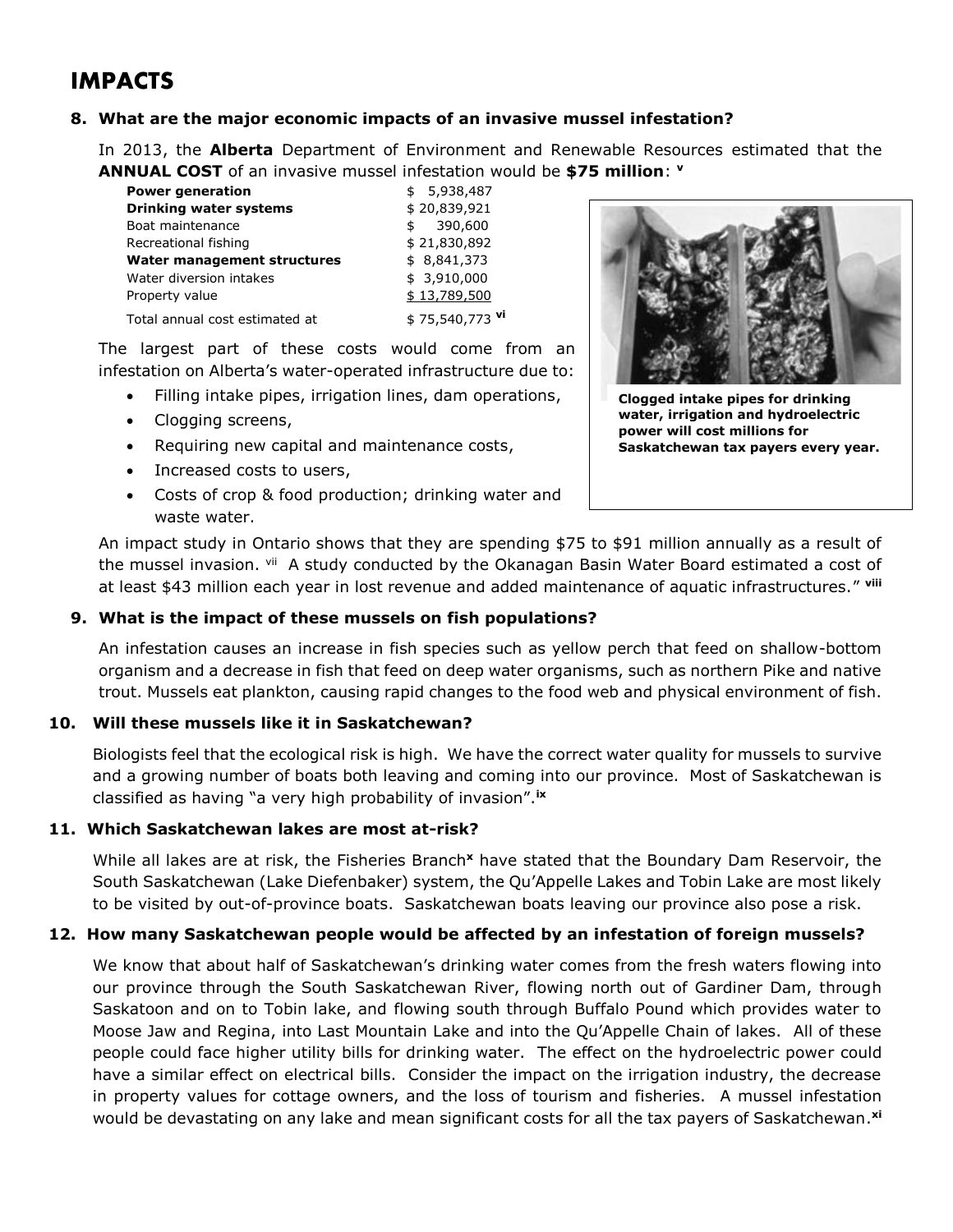### **PREVENTION**

#### **13. What have the Prairie Provinces been doing to prevent the infection of their lakes?**

This chart summarizes the initiatives undertake taken by the Prairie Provinces to date. **xii**

| Program                                              | Description                                                                                                                                                                    | Effect                 |                                                                                                                                                           | Alberta                                                                   | Manitoba                                                                                                                                                                              | Sask.                                                  |
|------------------------------------------------------|--------------------------------------------------------------------------------------------------------------------------------------------------------------------------------|------------------------|-----------------------------------------------------------------------------------------------------------------------------------------------------------|---------------------------------------------------------------------------|---------------------------------------------------------------------------------------------------------------------------------------------------------------------------------------|--------------------------------------------------------|
| CLEAN / DRAIN / DRY<br><b>EDUCATIONAL</b><br>PROGRAM | An informational<br>٠<br>program to train<br>boaters to act<br>responsibly.<br>Posters at boat<br>$\bullet$<br>launches, marinas<br>Aimed at effecting<br>٠<br>behavior change | $\bullet$<br>$\bullet$ | Most useful in<br>areas that are<br>already infected, to<br>prevent spread of<br>infection<br>Not really applicable<br>to stay-at-home<br>boaters in Sask | √                                                                         | √                                                                                                                                                                                     | √                                                      |
| MONITORING                                           | Volunteers taking<br>$\bullet$<br>samples from lakes to<br>check for adults<br>(substrates) and/or<br>juveniles (veliger)                                                      | $\bullet$              | <b>BUT</b> - If the<br>samples come back<br>positive - it's TOO<br><b>LATE TO DO</b><br><b>ANYTHING BY</b><br><b>THAT TIME</b>                            | $\sqrt{}$<br>73<br>lakes<br>in 2015                                       | √<br>30<br>lakes<br>in 2015                                                                                                                                                           | $\checkmark$<br>5<br>lakes<br>in 2015                  |
| <b>HOTLINE</b>                                       | 24/7 response to send<br>$\bullet$<br>out decontamination<br>unit                                                                                                              | $\bullet$              | Works best in<br>combination with<br>an inspection<br>program                                                                                             | $\checkmark$<br>1-855 336-<br><b>BOAT</b>                                 | $\checkmark$<br>1-877-667-<br>2470                                                                                                                                                    | $\checkmark$<br>$1 - 800$<br>667-7561                  |
| LEGISLATION                                          | Recent Alberta<br>$\bullet$<br>Ministerial Order gives<br>authority to fishery<br>officers                                                                                     | $\bullet$              | Necessary in order to<br>implement border<br>inspections                                                                                                  | $\checkmark$                                                              | √<br><b>New</b><br>regulations<br>recently<br>announced                                                                                                                               | X                                                      |
| DECONTAMINATION<br><b>UNITS</b>                      | Portable hot-water<br>$\bullet$<br>sprayers used to clean<br>contaminated boats                                                                                                | $\bullet$              | A necessary part of<br>border of border<br>inspections                                                                                                    | $\sqrt{}$<br>BC has<br>units at its<br>highway &<br>entrances<br>to parks | $\checkmark$<br>Alberta has<br>1 at each of<br>9 highway<br>stations<br>plus 4<br>roving units                                                                                        | ?<br>Sask has<br>only 2<br>units in<br>the<br>province |
| <b>BORDER</b><br><b>INSPECTIONS</b>                  | Based on the model<br>٠<br>used in the western<br>states<br>Focus is on major<br>٠<br>highways<br>Seasonal wage staff<br>٠<br>Focus on adult<br>٠<br>mussels                   | $\bullet$              | The only way to keep<br>infected boats out of<br>the province!                                                                                            | 4000<br>inspections<br>in 2014                                            | \$1<br>million<br>pledged xiii                                                                                                                                                        | X                                                      |
|                                                      |                                                                                                                                                                                |                        |                                                                                                                                                           | 2 fouled<br>boats<br>$20+$<br>washes                                      | THE SASKATCHEWAN<br><b>GOVERNMENT HAS BEEN</b><br>THE ONLY WESTERN<br><b>PROVINCE TO REFUSE TO</b><br><b>PASS THE NECESSARY</b><br><b>LEGISLATION AND</b><br><b>REGULATIONS OR TO</b> |                                                        |

#### **14. If many of these boats are coming in from the US and Manitoba for our fishing derbies, could the province not enact mandatory inspections of boats at these derbies?**

Organizers of major fishing derbies are quick to explain that many of the out-of-province competitors arrive several days or even a week prior to the tournament and 'practice fish', checking out the best spots on the lake prior to the tournament. Inspections on the day of the tournament are, for a large part, too little too late.

**IMPLEMENTING BORDER** 

**INSPECTIONS.**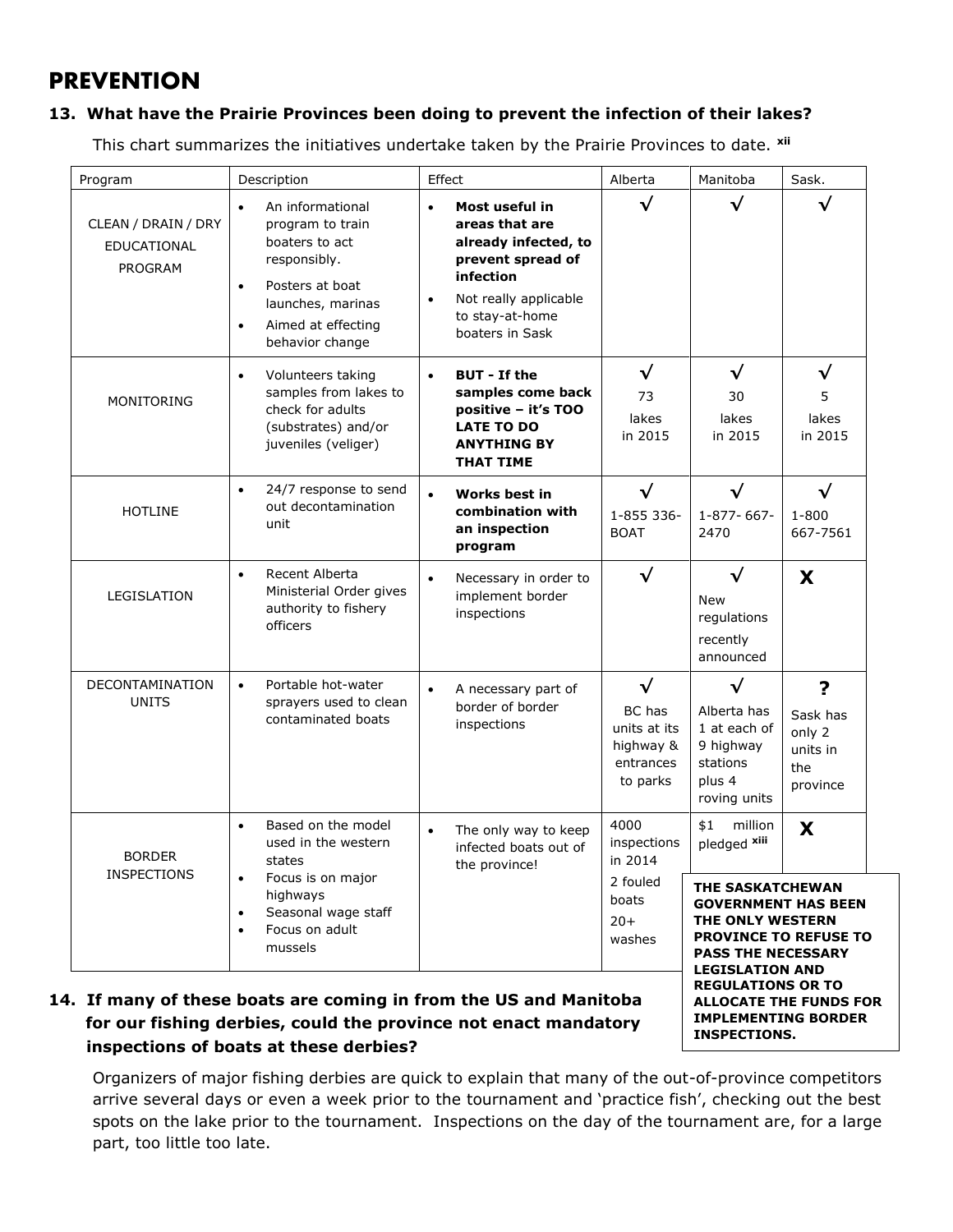### **MAKING IT HAPPEN**

#### **15. Has there been recent correspondence with the government on this matter?**

Letters to Premier & Minister of Environment Replies

**March 9, 2015** – "PARCS asked Minister **May 6, 2015** – Minister's letter announced our lakes." Saskatchewan by the state of the state of the state of the state of the state of the state of the s

**Sept. 22, 2014** – PARCS applauded the **No reply received** the Ministry's educational efforts and warned that more was needed..

**Nov. 17, 2015 –** PARCS President Jimmy **December 2, 2015** – Minister spoke of 2 new reviewed previous correspondence & insisted decontamination units, plans to "explore that "education alone will not prevent the options for boat inspection training for border spread of these mussels into our lakes. ... **It** officers", plus continued focus on education. *is time for our government to consider an ounce of prevention in the form of border inspections*."

to allocate a trained staff person to assume of a new watercraft decontamination unit and leadership for preventing contamination of Aquatic Invasive Species Awareness Week in

**October 27, 2015** – Sask Association of **October 28, 2015** Minister to PARCS member Watersheds asked Minister why there was stated that it was up to Manitoba to prevent no information about invasive mussels at contaminated boats from leaving that province border crossings. & claimed to be monitoring of high-risk lakes.

#### **16. What might it cost to implement a border inspection program?**

The following projection has been based on the **same variables as the model used in Alberta and the states immediately to the south.** 

| <b>WHERE</b>                     | <b>HIGHWAYS</b>                                                                                                   | <b>SITES</b> | <b>WEEKS</b>                                          | <b>DAYS</b>                 | <b>HOURS</b>                                                                       | WAGES                                                                                                                   |
|----------------------------------|-------------------------------------------------------------------------------------------------------------------|--------------|-------------------------------------------------------|-----------------------------|------------------------------------------------------------------------------------|-------------------------------------------------------------------------------------------------------------------------|
| On the Manitoba<br><b>Border</b> | #106 from Flin Flon<br>#9 from The Pas<br>#10 from Roblin<br>#16 Yellow Head<br>#! Trans Canada<br>#18 To Estevan |              | Mid-May,<br>to<br>Mid-Sept<br>$= 19$<br>weeks         |                             |                                                                                    |                                                                                                                         |
| On the US<br>Border              | #47 to Estevan<br>#6 to Regina<br>#4 to Swift Current<br>1 roving                                                 | 10<br>sites  | X19<br>weeks<br>for $10$<br>sites<br>$= 190$<br>weeks | X7 days<br>$= 1330$<br>days | X 24 hours<br>per day (2<br>staff x 12<br>hours per<br>day)<br>$= 31,920$<br>hours | X \$20 per hour<br>$=$ \$636,400<br>per year<br>(includes benefits<br>& training)<br>Plus equipment<br>and coordination |

**NOTE**: The Manitoba Government has **pledged to spend one million dollars in 2016**:

- $\bullet$  \$800,00 for inspection and decontamination at more key locations
- \$170,00 for public awareness, additional signs and advertising
- \$50,000 for enforcement and \$25,000 for a new research and development fund**.**
- Fines will be imposed for carrying zebra and quagga mussels.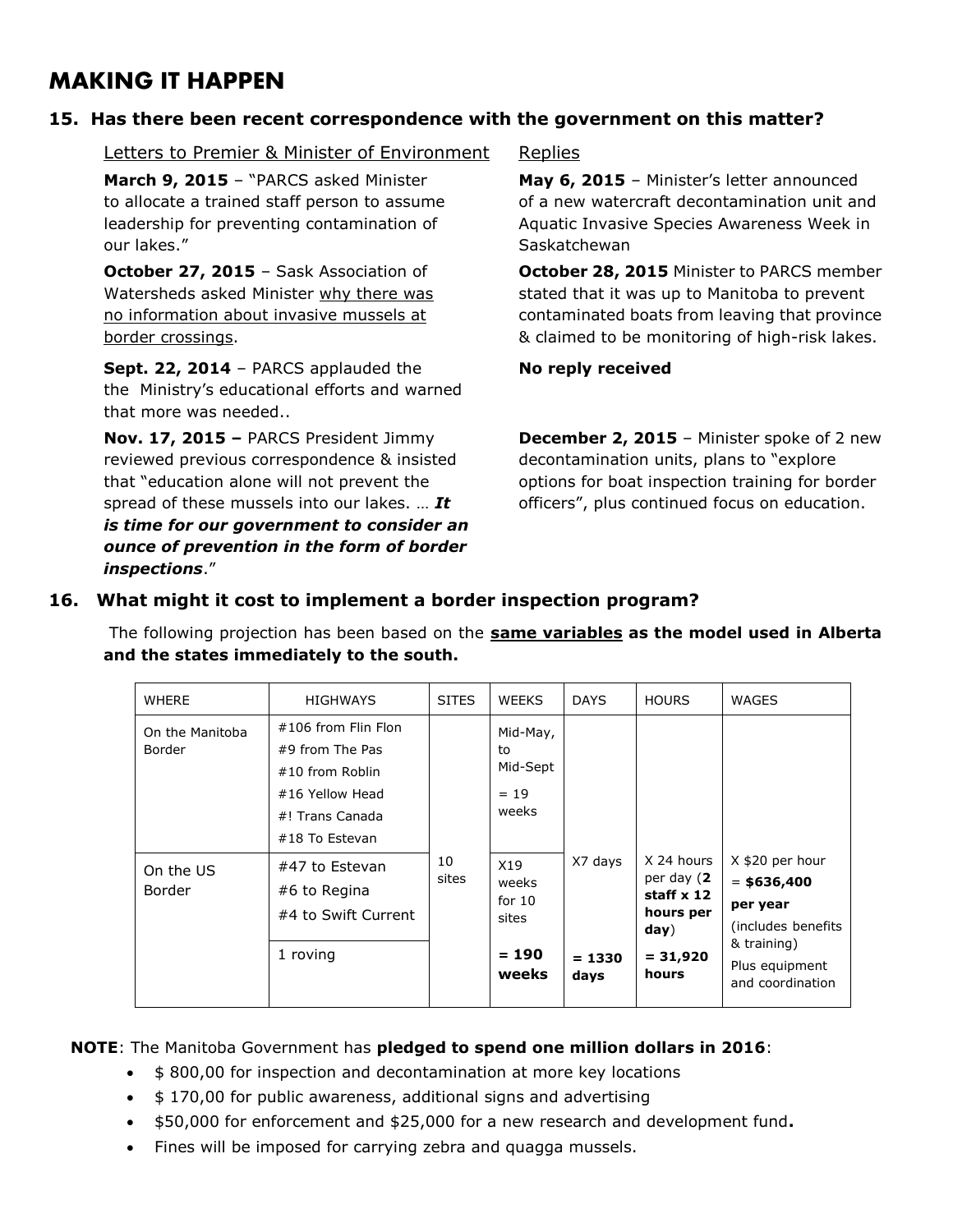## **WHAT WE NEED FROM OUR GOVERNMENT**

The members of STAB urge that the government of Saskatchewan<sup>1</sup>:

- 1. Continue and expand the building of **AWARENESS** via the Clean/Drain/Dry program and the **MONITORING** of our lakes, **plus**
- 2. Adopt new legislation, new regulations and new funding to implement **border checks**, along with **PENALTIES** to ensure **EFORCEMENT**.

*Stop them at the borders. Can we afford not to?*



*Keep Saskatchewan lakes free from these dangerous mussels. Can we afford not to?*

**.** 



*"In the summer of 2015, Alberta inspected 21,000 boats at their border with Sask and found 11 mussel boats which were then decontaminate. All of those boats travelled from Ontario across Saskatchewan." ²* 

*How long can we dodge the bullet? Can we afford not to act?* 

*² Kate Wilson* 

 $<sup>1</sup>$  Kate Wilson, Alberta Department of Environmental and Sustainable Resources, states that a typical AIS program has four</sup> components: 1) education and outreach, 2) monitoring, 3) enforcement response, 4) policy and legislation